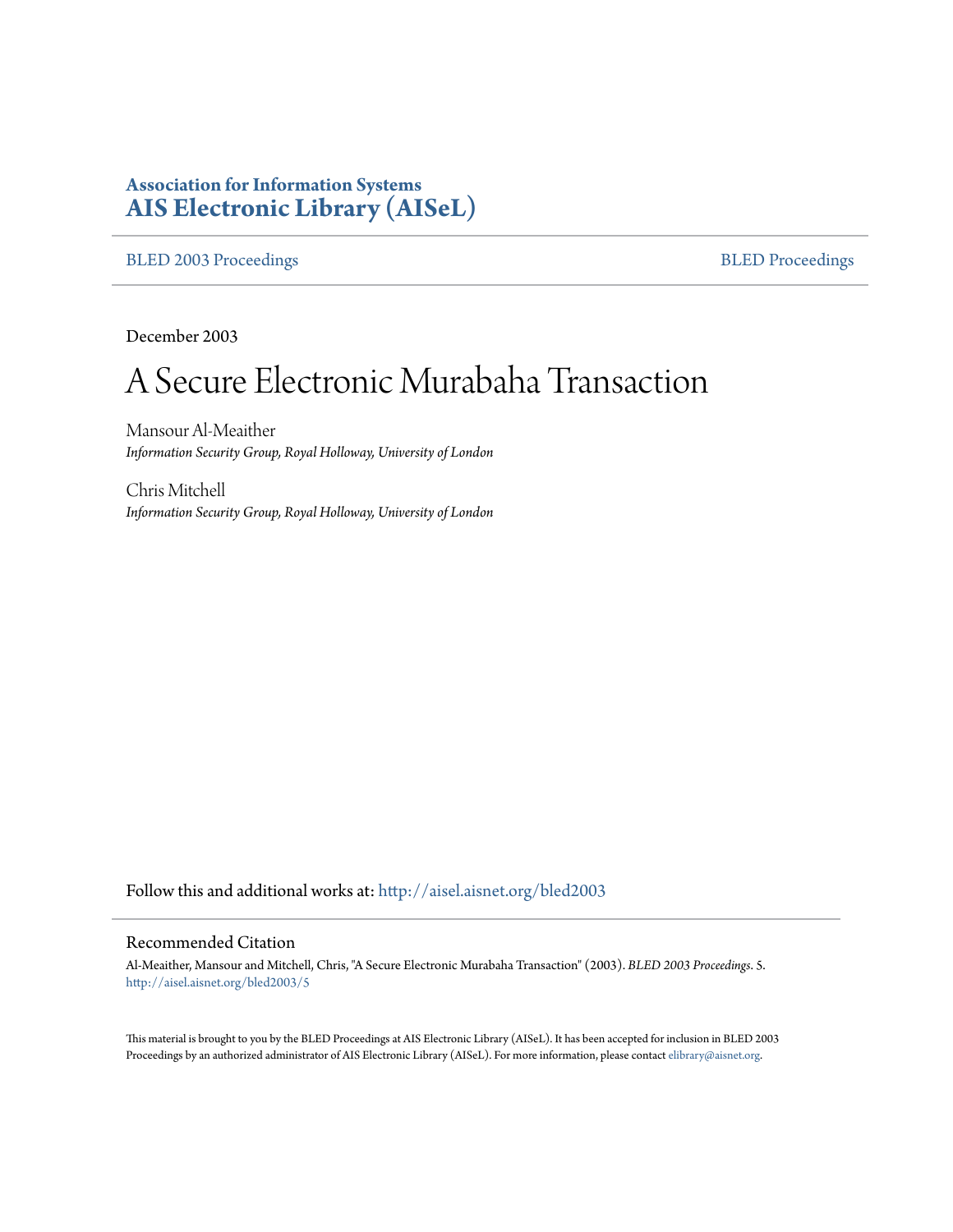# **16th Bled eCommerce Conference**

#### **eTransformation**

Bled, Slovenia, June 9 – 11, 2003

# **A Secure Electronic Murabaha Transaction**

#### **Mansour A. Al-Meaither, Chris J. Mitchell**

Information Security Group, Royal Holloway, University of London, United Kingdom M.Al-meaither@rhul.ac.uk, C.Mitchell@rhul.ac.uk

#### **Abstract**

*Conventional credit card transactions are not consistent with Islamic principles, as exemplified by the Islamic banking system and the 'Murabaha sale'. Thus, if Islamic principles are to be applied to e-commerce, where credit card transactions are the norm, a new and secure electronic payment process is required. In this paper we present a method for secure electronic Murabaha transactions. After introducing the notion of Murabaha sale within the Islamic banking framework, we describe a general model for a secure electronic Murabaha transaction, and then consider the associated security risks. Security requirements are then identified for a secure electronic Murabaha transaction. We then present the Secure Electronic Murabaha Transaction (SEMT), designed to address the identified security requirements. Finally, we analyse how the proposed protocol matches the identified security requirements.* 

# **1. Introduction**

The emergence of the Internet has led to the development of new electronic commerce (ecommerce) protocols that seek to reduce both the cost of buying goods as well as the merchant's cost of selling. One of the most important enablers of an e-commerce transaction is the secure Internet payment. Although several e-payment protocols have been proposed, e.g. SET [5], no protocol has to date been proposed to allow electronic sales based on Islamic banking principles.

One of the key concepts of the Islamic economic system is the prohibition of payment and receipt of interest on deposits and loans. Instead, it encourages the sharing of profits and losses among parties to any business transaction. It is thought that this will ensure the de-linking of economic gains from risk-taking. The notion of interest as a reward for delaying consumption is rejected in Islam, on the grounds that people can only be rewarded for their efforts, not for mere waiting.

Modern banking systems were introduced into the Muslim countries in the late 19th century. Many Muslims confined their involvement with these banks to transaction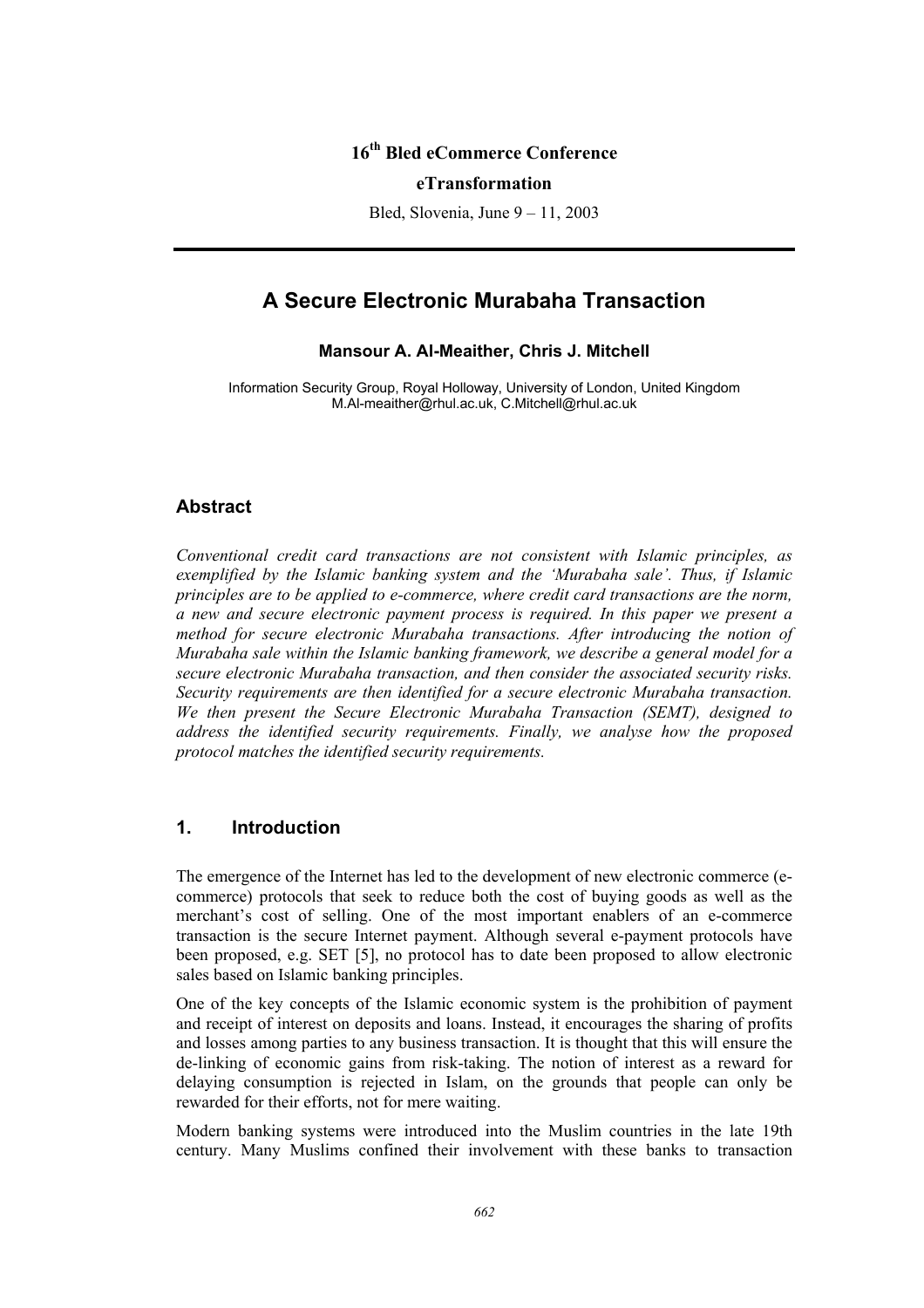activities such as current accounts and money transfers. Borrowing from banks was strictly avoided in order to avoid dealing in interest, which is prohibited in Islam.

Islamic banks offer financial instruments that are consistent with Islamic religious beliefs. According to Islamic law, the mode of finance should emphasize profit and loss sharing. One of the most widely used transactions in Islamic banking is Murabaha [2].

Although it is difficult to obtain exact figures on the size of the Islamic financial sector, it is nevertheless experiencing strong growth. According to [3], the assets of Islamic banks grew from \$5 billion in 1985 to a level of over \$100 billion in the late nineties. While conventional banks guarantee the capital and rate of return, the Islamic banking system, working on the principle of profit and loss sharing, cannot, by definition, guarantee any fixed rate of return on deposits.

Islamic law puts many restrictions on contracts to attain maximal justice in a financial transaction, minimise the potential for legal disputes, and build a healthy and stable financial and economic system [1]. Hasanin [2] notes that Murabaha is the most frequently used mode of contract by Islamic banks, accounting for 90 percent of all financing provided by some Islamic banks.

# **2. Murabaha Sale**

Sale is defined in Islamic law as the exchange of a thing of value by another thing of value with mutual consent. Islamic jurisprudence has specified that the subject of sale must be in the ownership of the seller at the time of sale. What the seller does not own, cannot be sold. If something is sold before acquiring ownership, the sale is void.

Islamic banks have devised a number of products based on the religious beliefs associated with risk and profit sharing. Murabaha sale is one of the most commonly used forms of financing provided by Islamic banks. The Islamic bank purchases the goods and then resells them to a buyer at a mark-up, as agreed to by both parties.

Murabaha is an Arabic term that means profit and is a type of trust trading. Financially, it means cost plus profit sale, but, in Islamic law, it refers to a particular kind of sale [2].

Islamic financial institutions now use Murabaha sale as a mode of financing. A customer wishing to purchase goods requests the financial institution to purchase these items on his behalf and then sell them to him with a certain amount of profit agreed upon added to the initial cost. The basic component of Murabaha is that the seller discloses the actual cost he has incurred in acquiring the goods, and then adds some profit thereon.

With Murabaha the financial institution buys the goods on behalf of the client and resells them at a mark-up, but in the period up to the resale the bank has title to the goods, and hence a legal responsibility.

#### *Rules Governing a Murabaha Sale*

The validity of a Murabaha transaction depends on certain conditions, which should be properly observed to make the transaction acceptable in Islamic law. In order to understand these conditions correctly, one should appreciate that Murabaha is a sale that has its own implications, and that all the basic ingredients of a valid sale should be present in Murabaha. The rules that govern this principle, as stated by [2], are as follows.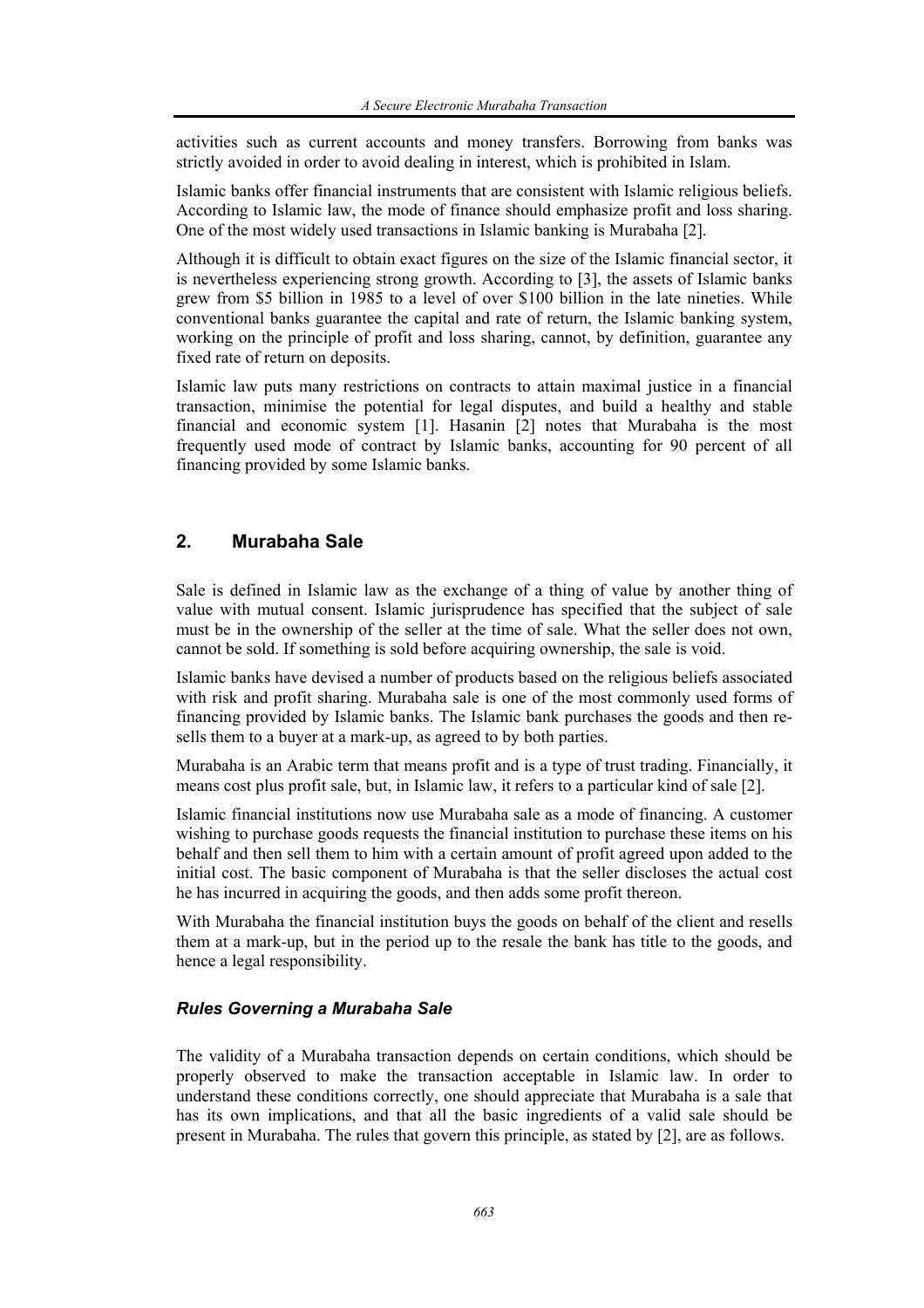- The two sale contracts, one through which the financial institution acquires the commodity and the other through which it sells it to the buyer, should be separate and real transactions.
- The financial institution must own the commodity before it is sold to the buyer. It is essential to the validity of the Murabaha transaction that the buyer must be aware of the original price, including the costs necessary to obtain the commodity and the profit. This is because Murabaha is a sale with a mark-up, and if the buyer did not know the basic price then the sale is void.
- Both parties, i.e. the financial institution and the buyer, have to agree on the profit for the financial institution from the sale, where the sum of the cost and profit is equal to the selling price charged by the financial institution.
- Murabaha is valid only where the exact cost of a commodity can be ascertained. If the exact cost cannot be ascertained, the commodity cannot be sold on a Murabaha basis.
- It is also necessary for the validity of Murabaha that the commodity is purchased from a third party. The purchase of the commodity from the client on a "buy back" agreement is not allowed in Islamic law. Murabaha based on a "buy back" agreement would be nothing more than an interest-based transaction.

Unless these conditions are fully observed, a Murabaha transaction becomes invalid under Islamic law.

# **3. Electronic Murabaha Transaction Payment Model**

In this section, we describe our model of an electronic Murabaha transaction. The model identifies the entities involved and includes a brief description of their interactions.

#### *3.1 Entities Involved*

An electronic Murabaha transaction involves interactions between three parties: the buyer, the merchant and the provider. Their roles are straightforward.

- **Buyer:** This is the entity that wishes to buy goods from a merchant, but does not have the cash immediately available to complete the transaction.
- **Merchant:** This is the entity that offers the goods which the buyer wishes to purchase.
- **Provider:** This is a financial institution that acts as an intermediary between the buyer and the merchant. It undertakes the purchase of commodities as specified by a buyer, and then resells them on Murabaha to him for the cost price plus a margin of profit agreed upon previously by the two parties. It does not make a purchase unless the buyer requests it and makes a prior promise to purchase.

Trust is a critical issue in payment systems. In our model, we assume that both the buyer and the merchant trust the provider. This trust is explicit as both the buyer and the merchant have a formally established agreement with the provider that defines the trust and liability relationship, while we do not assume trust between the buyer and the merchant.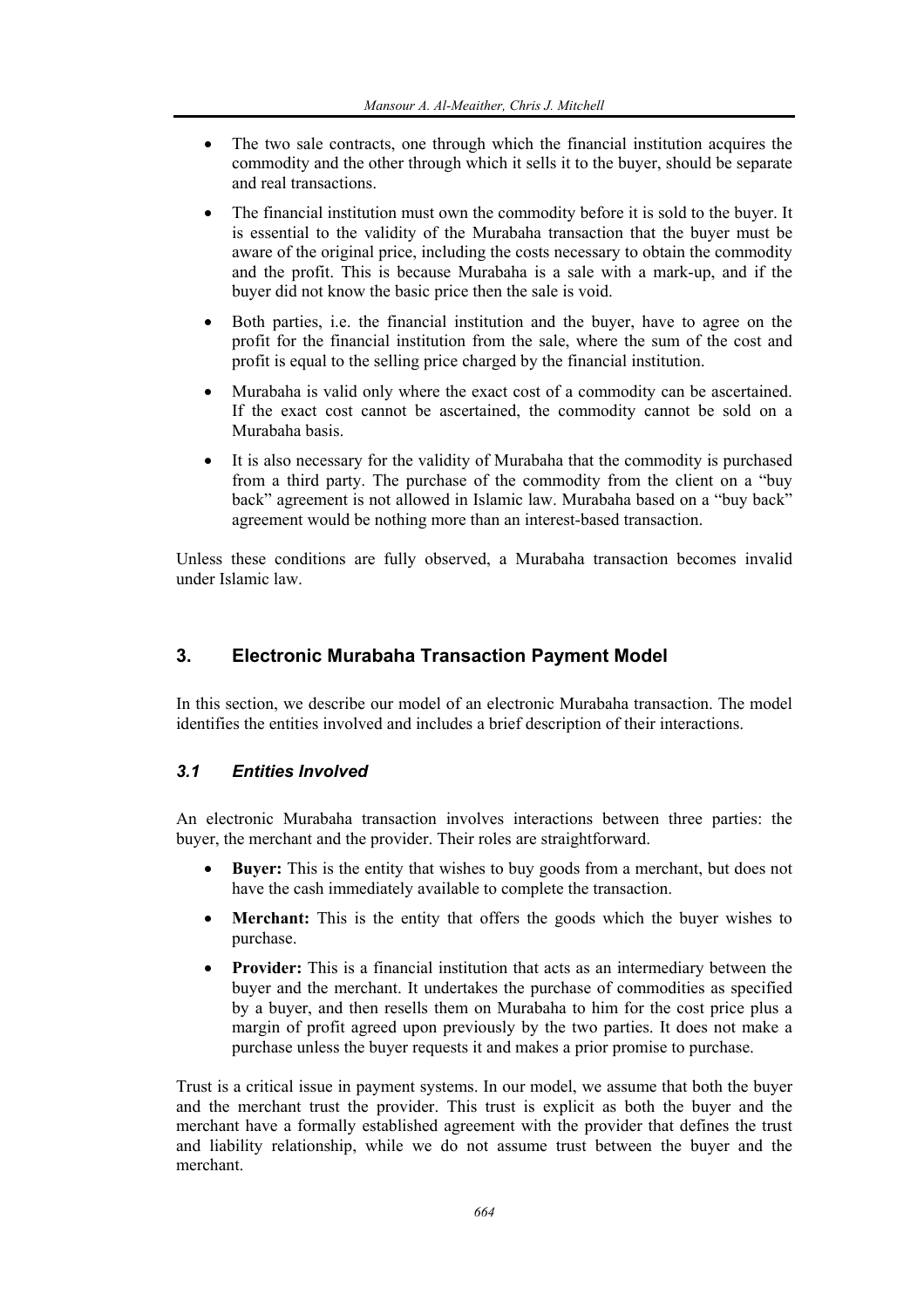## *3.2 Interactions*

In the proposed electronic Murabaha transaction model, the buyer shopping at an Internet merchant site first chooses to pay using Murabaha through a specified provider. The merchant redirects the buyer to the provider to complete the purchase on his behalf. If the provider chooses to proceed with sale, he will calculate his profit, and sends a promise to sell the goods to the buyer once they have been bought. In return, the buyer promises the provider to buy the goods on Murabaha sale for the cost of the goods plus the agreed upon profit. This promise is not binding on either the buyer or the provider, and is not an actual sale. It is just a promise to effect a sale in future on the basis of Murabaha. At this stage the relationship between the provider and the buyer is that of a promisor and a promisee.

Based on the goods description supplied to the provider, he communicates with the merchant Internet site and completes the purchase of the goods. The provider is in a better position to obtain payment discounts from the merchant, who in most cases will prefer dealing with a provider as the merchant will receive payment more quickly and with less risk.

Once the purchase of the goods is settled between the provider and the merchant, the provider notifies the buyer of completion of the purchase. Now, the buyer sends his payment authorisation to buy the goods from the provider on Murabaha.

# **4. Security Requirements for an Electronic Murabaha Transaction**

In order to understand how to make an electronic Murabaha transaction secure, we will start by identifying the risks in the internet environment and the resulting security requirements for all the participants in such a transaction.

# *4.1 Security Risks*

The most likely motive for any attack on an electronic Murabaha transaction would be financial gain. This could be accomplished by creating fraudulent electronic representations of the payment instruction that are accepted as genuine by the provider, or by stealing data from the buyer. If successful this would cause financial loss to the participants and financial gain to the attacker. Alternatively, an attack on an electronic Murabaha transaction might be motivated not by financial gain but by a desire to disrupt a particular system and/or cause losses to one or more of the legitimate parties. The primary areas of vulnerability in an electronic Murabaha transaction system are the computers used in the system, and the messages transmitted between the participants [6].

#### *4.1.1 Unauthorised Access to Data in Computers*

An attacker might gain access to a buyer computer and fraudulently utilize the data stored on the computer. For example, insertion of a malicious program into a buyer's computer might enable the attacker to copy or modify payment instructions. Such unauthorised use of buyer payment instructions might only be detected after the buyer received an account statement from the provider, by which time the attacker may already have obtained the desired financial benefit.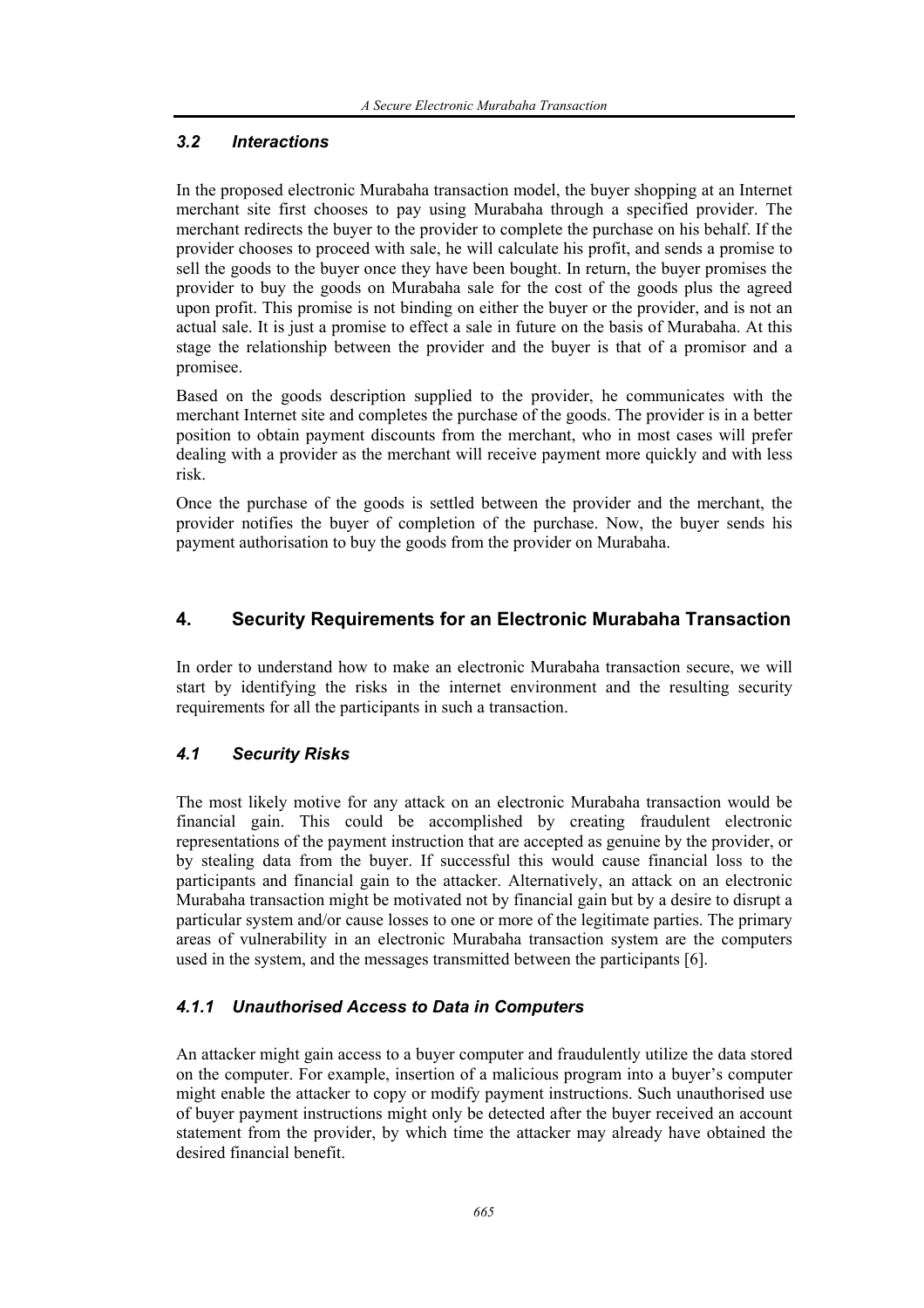## *4.1.2 Alteration of Messages*

An attacker could attempt to delete messages, replay messages, or substitute an altered message for a valid one. Critical data in a message, such as the price, could be changed and the message then retransmitted to its intended recipient. Messages authorising the sale could be copied and replayed to the provider in an attempt to repeat transactions on behalf of the buyer.

# *4.1.3 Impersonation*

An attacker with access to the network between the buyer's web browser and the merchant server can take advantage of this access to read and rewrite traffic. Imagine a buyer communicating with a merchant server. The attacker, monitoring communications between the buyer and merchant site, watches for an HTTP redirect to the Provider. In the scheme described below, the merchant site is required to perform this redirection at the beginning of an electronic Murabaha transaction. Seeing this redirection, the attacker intercepts the packet and rewrites the URL in the redirection to a previously established bogus Provider server. This server then acts as a proxy between the buyer and the Provider, and between the buyer and merchant site, impersonating the Provider service to the buyer and vice versa while rewriting all URLs and HTTP redirects to force traffic through the proxy. An attacker could thereby obtain the buyer's payment details and subsequently use them fraudulently.

## *4.1.4 Repudiation of Transaction*

Fraud could also be attempted through repudiation of transactions. For example, a buyer could deny that he had authorised a particular Murabaha transaction which has previously been performed. This could cause losses to the provider.

#### *4.1.5 Unauthorised Disclosure of Data*

An interceptor of transaction messages between a genuine buyer and a provider could learn the identity of the buyer, as well as details of the transaction (e.g. price, nature of goods, etc.). In some circumstances this would be an undesirable breach of user privacy.

#### *4.1.6 Denial of Service*

The distributed nature of an electronic Murabaha transaction makes it vulnerable to denial of service attacks. Obviously, as the usefulness of a system like this increases in proportion to the number of merchants who support the payment method, the effects of a denial of service attack on a provider are potentially severe.

#### *4.2 Security Requirements*

We next identify what security services are required to combat the threats identified in the previous section.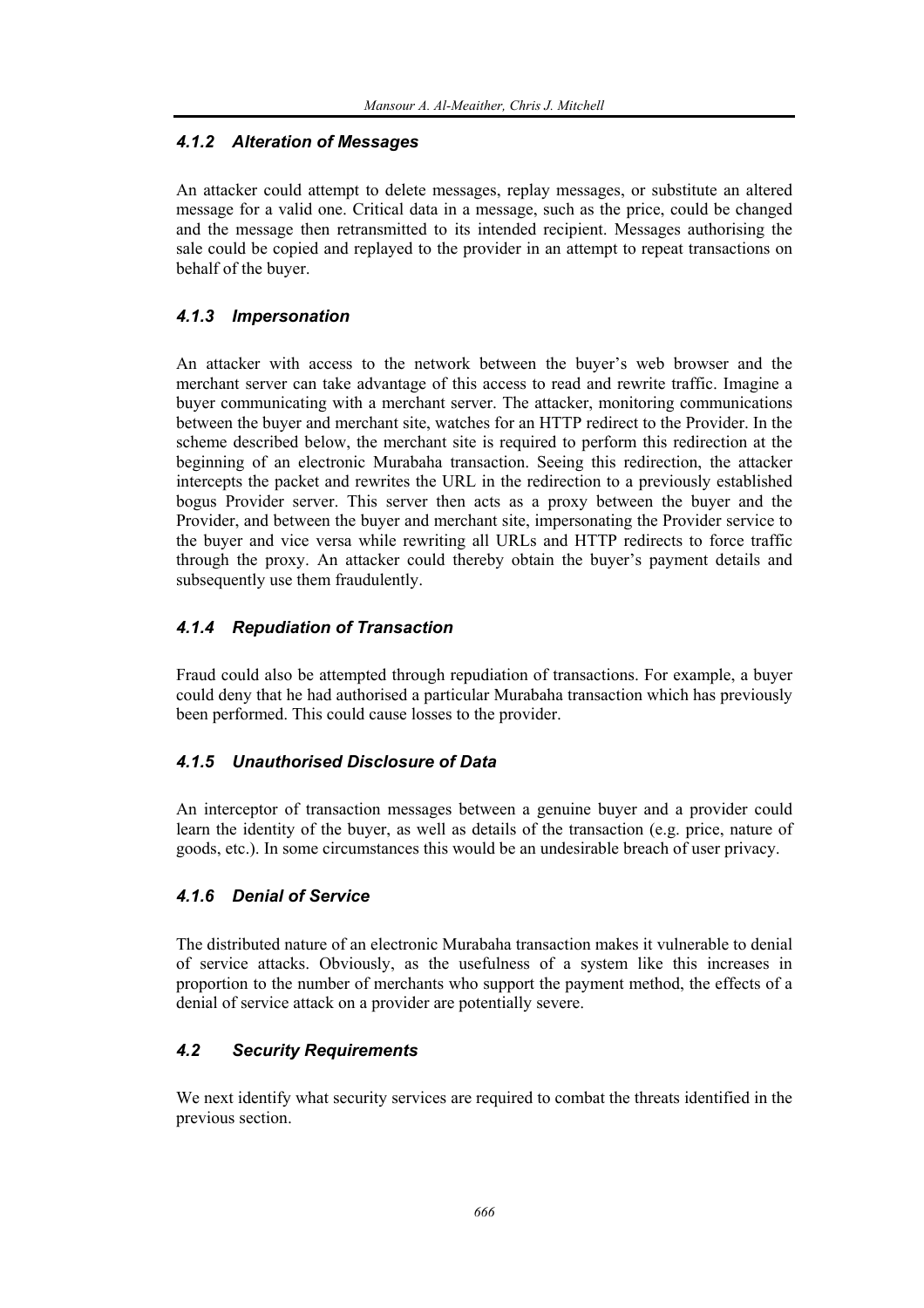#### *4.2.1 Confidentiality*

Confidentiality for information exchanged between the electronic Murabaha transaction participants is needed. This is especially important in an internet environment where information may travel through network segments that are not necessarily trusted [6]. This security service can be sub-divided into the following.

- 1. The buyer needs to keep his personal data and payment details secret from outsiders. A non-authorised user should not have access to the transaction details. Moreover, the identity of the buyer must remain anonymous to the merchant.
- 2. The provider needs to be sure that his transaction information, e.g. pricing, is protected from outsiders.

#### *4.2.2 Authentication*

Authentication provides guarantees regarding the identity of the originator of an action [6]. This security service can be sub-divided into the following:

- 1. The buyer needs assurance that he is being redirected to a genuine provider. Otherwise he might be paying an attacker.
- 2. The provider needs to authenticate the buyer to prove that he is the legitimate source of the payment instruction received.

#### *4.2.3 Integrity*

Integrity ensures that information is not altered by unauthorised persons during transmission, without detection by electronic Murabaha transaction participants [6]. This security service can be sub-divided into the following.

- 1. The buyer must be aware of the original price of the goods and the amount of profit the provider is charging him before buying the goods.
- 2. The buyer requires a proof that the provider owns the goods being offered.
- 3. The provider must be in possession of a proof that the buyer has authorised the payment for the goods using Murabaha sale.
- 4. No attacker can authorise a false payment on behalf of a buyer.
- 5. The buyer payment authorisation must be protected against alteration, or any alteration must be detectable.

# **5. The SEMT Protocol**

We now describe the proposed Secure Electronic Murabaha Transaction (SEMT) protocol in detail. SEMT consists of four phases: the *Transaction request phase*, in which the buyer finds goods he wishes to buy at an Internet merchant site, and decides to use Murabaha to pay for the goods; the *Promising phase*, invoked by the provider, wherein the provider promises to sell the buyer the goods he is interested in, while the buyer promises to buy the goods from the provider, once the provider has ownership; the *Purchase phase*, invoked by the provider, wherein he buys the goods requested by the buyer from the merchant, and the *Murabaha phase*, invoked by the provider, wherein the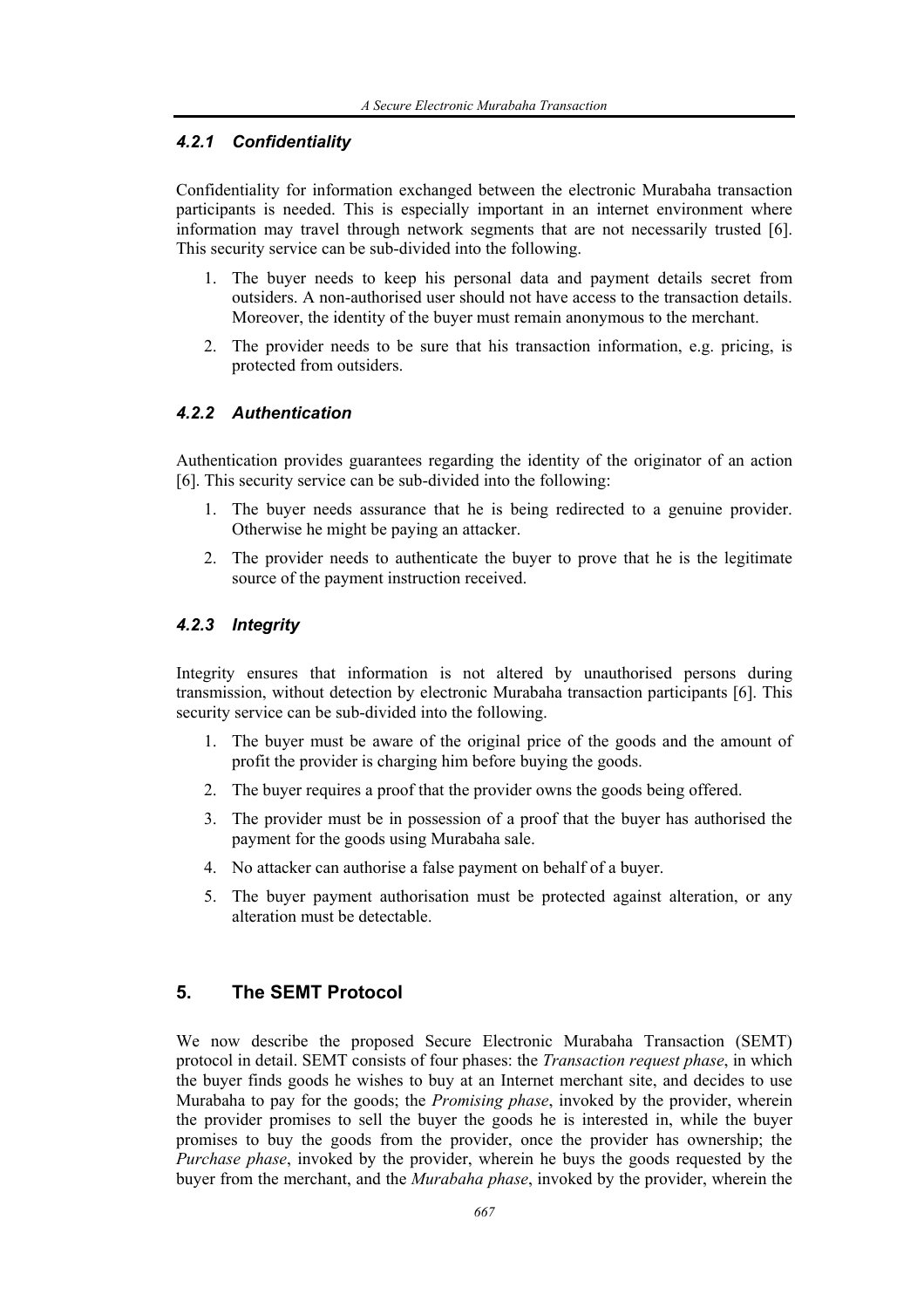buyer validates the provider's ownership of the goods offered and sends authorisation to the provider to buy the goods at the agreed price.

Initial registration of both buyer and merchant to the provider is necessary. The public keys (encryption and signature verification) of both entities are certified by the provider. Moreover, merchant and buyer receive the public key (encryption and signature verification) certificates of the provider. The registration process is outside the scope of SEMT.

# *5.1 Notation*

Table 1 lists the notation used in the description of the SEMT protocol. Note that in this table, as throughout, || is used to denote concatenation of data items.

| Notation            | Description                                                                                                                                                        |
|---------------------|--------------------------------------------------------------------------------------------------------------------------------------------------------------------|
| $\boldsymbol{A}$    | The Acquirer.                                                                                                                                                      |
| Account Number      | The Buyer account number with the provider.                                                                                                                        |
| $Cert_{PK_X}$       | A certificate for the public encryption key of entity $X$ (i.e. $PKX$ ), issued by the<br>Provider.                                                                |
| $\text{Cert}_{V_X}$ | A certificate for the signature verification key of entity $X$ (i.e. $V_X$ ) issued by<br>the Provider.                                                            |
| $E_K(D)$            | The symmetric encryption of data $D$ using secret key $K$ .                                                                                                        |
| $e_{p_{K_X}}(D)$    | The asymmetric encryption of data D using the public key of entity $X(PK_X)$ .                                                                                     |
| $\text{ENV}_X(M)$   | The digital envelope on message $M$ intended for recipient $X$ , equal to<br>$E_K(M)$ $\parallel$ $e_{PK_x}(K)$ , where K is a randomly chosen secret session key. |
| Expiry              | Expiry date of the merchant quotation.                                                                                                                             |
| $ID_X$              | A string of bits that uniquely identifies entity $X$ within the domain of<br>application of the protocol.                                                          |
| Items               | Details of the goods, e.g. quantity, description.                                                                                                                  |
| $\cal M$            | The Merchant.                                                                                                                                                      |
| Merchant URL        | The Merchant Internet address.                                                                                                                                     |
| Murabaha Price      | The price paid to the Provider for the goods by the Buyer, which must equal<br>the cost to the Provider plus an agreed profit.                                     |
| $\cal P$            | The Provider.                                                                                                                                                      |
| $PK_X$              | The public encryption key of entity $X$ .                                                                                                                          |
| Price               | The price of the goods asked by the merchant.                                                                                                                      |
| Quote ID            | An identifier that uniquely identifies a quotation.                                                                                                                |
| $R_i$               | Random nonce, $i = 1, 2, 3, $                                                                                                                                      |
| $S_X$               | The private signature key of entity $X$ .                                                                                                                          |

*Table 1: Notation Used in the Protocol Descriptions*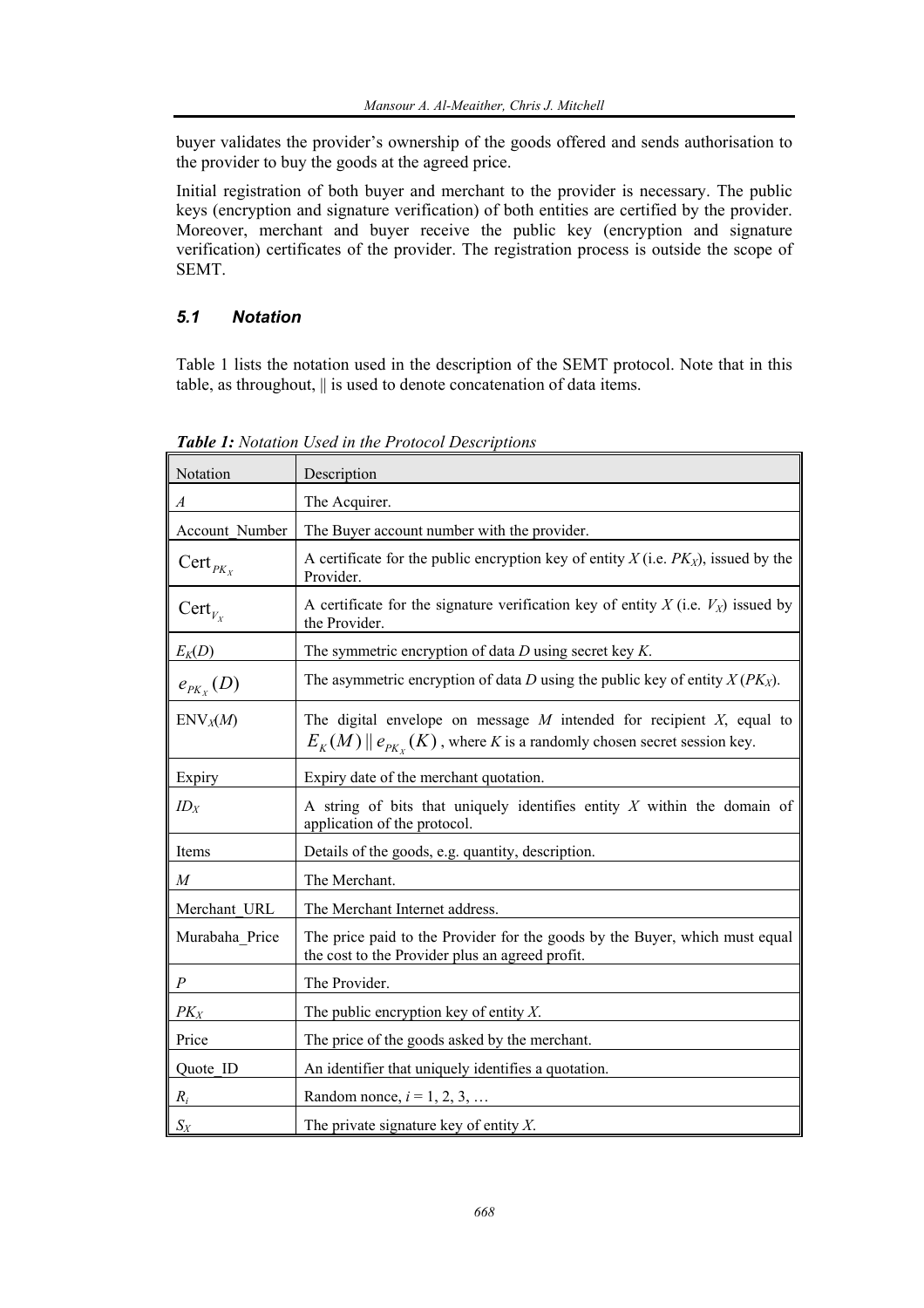| $S_{S_X}(M)$ | The signature on message $M$ computed using the private signature key of<br>entity X. We assume that $M$ can be recovered from the signature; if not, then<br>the notation implies that a copy of $M$ is sent with the signature. |
|--------------|-----------------------------------------------------------------------------------------------------------------------------------------------------------------------------------------------------------------------------------|
|              | Date/Time stamp.                                                                                                                                                                                                                  |
| Trans ID     | This is an identifier chosen by the provider which uniquely identifies the<br>context.                                                                                                                                            |
| $ V_X $      | The public signature verification key of entity $X$ .                                                                                                                                                                             |

The SEMT protocol makes use of the concept of a 'digital envelope' for data confidentiality, which combines symmetric and asymmetric encryption. The sender of a message requiring confidentiality protection first generates a random ('one time') secret key for use with a symmetric encryption algorithm. This key is then used with the symmetric algorithm to encrypt the message. The secret key is then encrypted with the public asymmetric encryption key of the intended recipient, and the digital envelope then consists of the concatenation of the asymmetrically encrypted random secret key, with the symmetrically encrypted message.

#### *5.2 SEMT Protocol Description*

We now describe the operation of the four phases of the protocol in detail. We start by listing the requirements for use of the protocol.

### *5.2.1 Specific Requirements*

In order to execute the protocol, the following requirements must be satisfied by the SEMT participants.

- 1. Each participant *X* must have two asymmetric key pairs: one pair used for encryption and decryption and the other  $(S_X, V_X)$  used for the creation and verification of digital signatures. This requirement applies not only to buyers and merchants but also to the Provider.
- 2. Every buyer has authentic copies of the provider public encryption key  $PK<sub>P</sub>$  and the provider public signature verification key  $V_{P}$ .
- 3. The buyer, the merchant and the provider must be using the same public key encryption scheme and the same digital signature scheme, see for example, [4].

#### *5.2.2 Transaction Request Phase*

This phase begins when a buyer, shopping at an Internet merchant site, indicates that he wishes to make a specific purchase using SEMT through a specified provider. In return, the merchant prepares and signs a quotation to be presented to the provider to complete the sale of the specified goods on behalf of the buyer.

The quotation prepared by the Merchant contains data related to the goods being offered, such as the specified goods information ('*items*'), price, validity of the quotation ('*expiry*') and address of the merchant web site ('Merchant\_URL'). Additionally, the merchant includes in the quotation his identifier  $ID_M$ , the provider identifier  $ID_P$ , the time *T* the quotation was prepared and a quotation identifier ('Ouote ID'). The combination of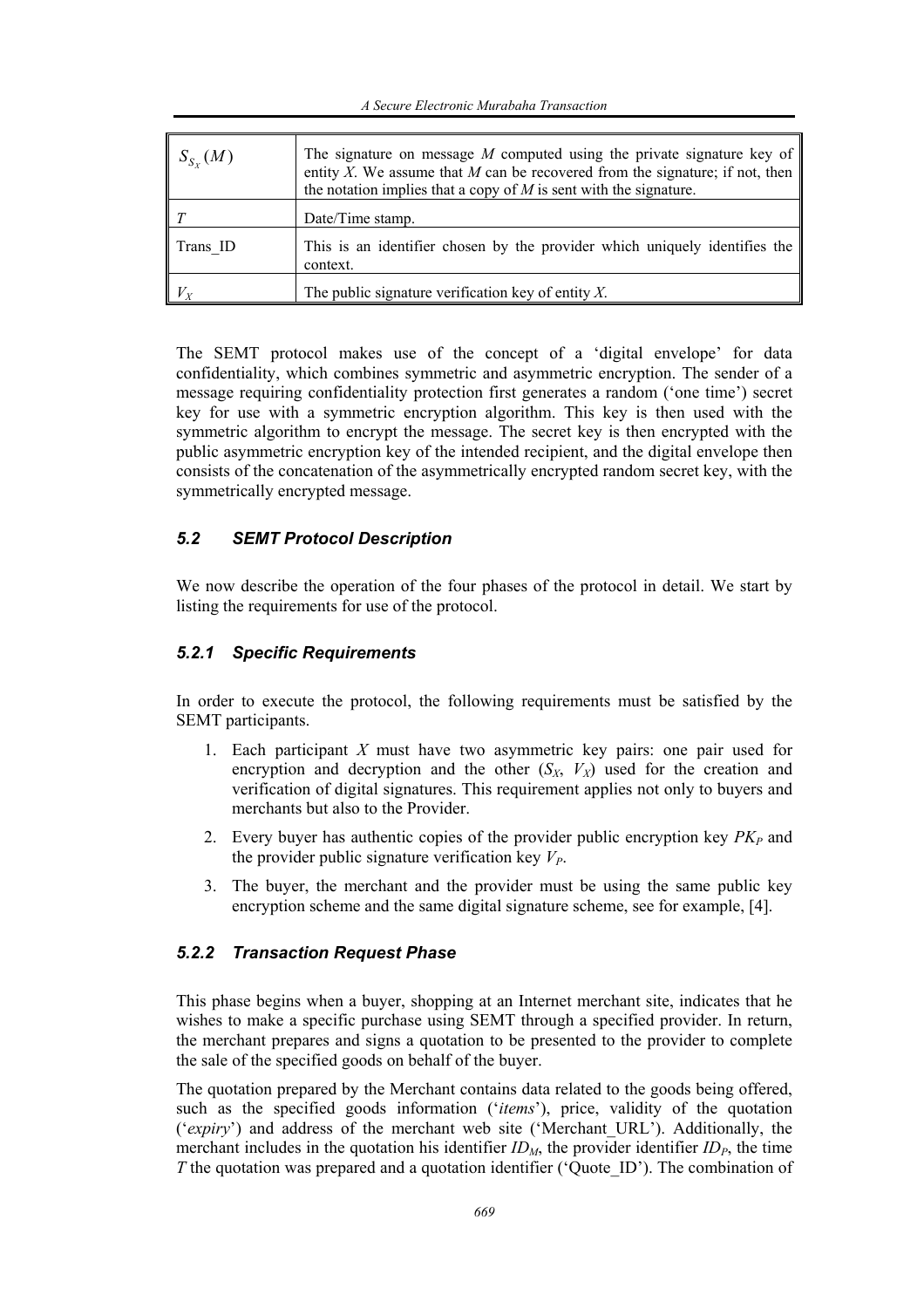$ID_M$ ,  $ID_P$ ,  $T$  and Quote ID is used later by the provider to uniquely identify this quotation. In order to protect the quotation contents from eavesdroppers, it is encrypted in a digital envelope constructed using  $PK<sub>P</sub>$ , the public encryption key of the provider, an authentic copy of which is possessed by every merchant.

After preparing the quotation, the merchant redirects the buyer to the provider with the above quotation included in the query string of the redirect message, along with the merchant's signature verification public key certificate  $Cert_V$ .

In summary, the following steps are performed.

- 1. *B*→*M*: Request to pay using SEMT through *P*.
- 2. *M*: Generate 'quotation' as
	- $S_{S_{\alpha}}(ID_{M} || ID_{P} || T || QuoteID ||$  items  $||$  price  $||$  expiry  $||$  Merchant\_URL) .
- 3. Set query string to

 $ID_M \parallel ID_P \parallel T \parallel$  Quote\_I $\uparrow$ Env<sub>p</sub> (quotati $\uparrow$ n $\uparrow$ ) ,

4.  $M \rightarrow B$ : Redirect *B* to *P*.

#### *5.2.3 Promising Phase*

This three-step phase starts every time a buyer is redirected from an Internet merchant site to a provider. After receiving the quotation prepared in the transaction request phase and successfully decrypting and then verifying the merchant's signature, the provider starts to negotiate with the buyer to assert his willingness to buy the goods specified in the previous phase.

When the buyer is redirected to the provider, the query string is also sent to the provider. After extracting  $ID_M$ ,  $ID_P$ ,  $T$  and 'Quote ID', the provider makes sure that there is no previously processed quotation with the same information. Then, using his private key, the Provider first decrypts the encrypted quotation. If successful, he uses the merchant signature verification certificate  $Cer\psi$  sent in the query string to verify the merchant's signature on the quotation to ensure that the quotation has not been altered by an adversary.

1. *P*: Decrypt and verify 'quotation',

If the quotation verified successfully, the expiry date is still valid and the provider chooses to proceed with the sale, he will calculate his profit ('*Profit*'), and then generate and send a *Promise-To-Sell* message to the buyer that contains:  $ID_P||ID_B||Trans$   $ID||T||$ items $||Cost||Profit||Due$  Date.

In addition to his identifier  $ID<sub>P</sub>$  and the buyer identifier  $ID<sub>B</sub>$ , the provider includes in the message a transaction identifier ('Trans\_ID') to identify the context, the time the *Promise-To-Sell* was created *T*, the specified goods information ('*items*'), the buying cost of the goods ('*Cost*'), the profit requested by him ('Profit') and the date the provider expects the buyer payment ('*Due Date*'). The inclusion of the profit requested by the provider ('*Profit*') in this message is to satisfy the conditions set out in 2.1. Finally, the message is signed and encrypted by the provider and sent to the buyer. This message promises the buyer that the provider will sell the requested goods to the buyer, once bought from the merchant: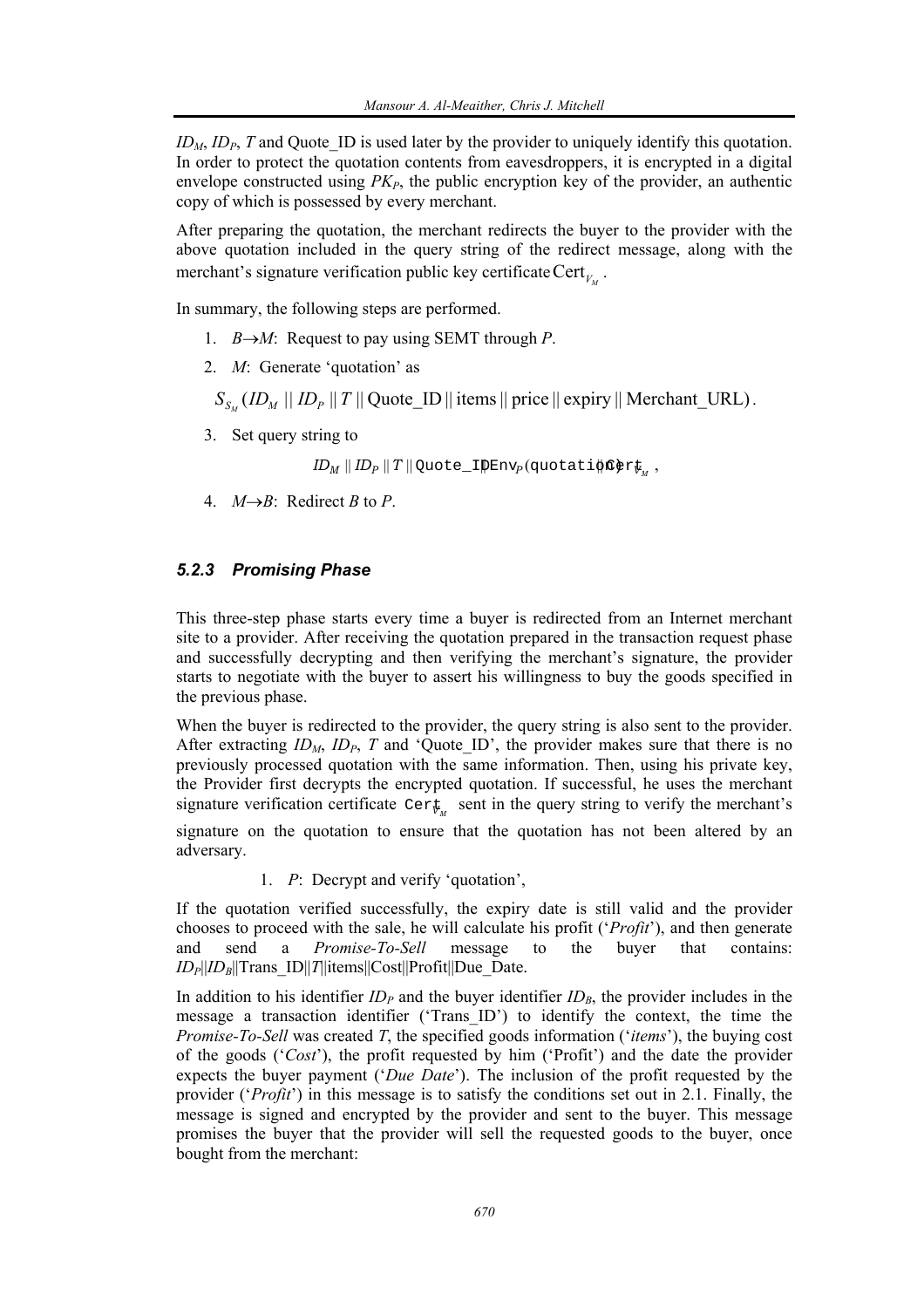2.  $P \rightarrow B : \text{Env}_{B}(S_{S_{n}}(Promise - To - Sell)),$ 

After receiving the message in step 2 and successfully decrypting and then verifying the provider signature, the buyer will check that the goods promised by the provider ('items') are the requested goods. Also, the buyer will check that both the profit ('Profit') and the due date ('Due\_Date') offered by the provider are acceptable to him. If the buyer chooses to proceed with sale, then he has to promise the provider that he will buy the goods once the provider has the ownership of the goods. This is achieved by generating a *Promise-To-Buy* message which contains the same information received earlier in step 2 from the provider, i.e. *Promise-To-Buy* =

 $(ID_B||ID_P||Trans ID||T||items||Cost||Profit||Due Date).$ 

*T* here represents the time that the buyer created his *Promise-To-Buy*. Then, the buyer signs and encrypts the *Promise-to-Buy* message and sends it, along with its signature verification certificate, to the provider. The *Promise-To-Buy* message is encrypted to protect the contents against eavesdroppers:

3.  $B \to P : \text{Env}_p(S_{S_n}(Promise - To - Buy)) \|\text{Cer}_{\mathbb{F}_p}$ .

#### *5.2.4 Purchase Phase*

When the Provider receives the *Promise-To-Buy* message from the buyer, he decrypts it and then verifies the buyer signature to ascertain the integrity of the received message.

Assuming that the provider is using the SET protocol to submit payment to the merchant, the provider generates a SET protocol *Pay-Request* message based on the goods description ('*items*') contained in *Promise-To-Buy* received from the buyer. The provider send this message to the merchant web site address ('Merchant URL') specified previously in the *Transaction request* phase.

1. *P*→*M*: *Pay-Request,*

The merchant uses the Pay-Request message to produce a SET protocol *Auth-Request* message asking authorisation from the acquirer. Note that a SET protocol option must be set to make the *Auth-Request* / *Auth-Response* message exchange result in the actual transfer of money, i.e. simultaneous authorisation and capture.

2. *M*→*A*: *Auth-Request,*

The Acquirer goes through the financial network to obtain payment authorisation. If successful, it generates and digitally signs a SET protocol authorisation response message Auth-Response, indicating success or failure and the actual captured amount.

3. *A*→*M*: *Auth-Response,*

The Merchant obtains the authorisation response message Auth-Response and verifies the Acquirer's signature. The Merchant then generates and digitally signs a SET protocol *Pay-Response* message and transmits it to the provider:

4. *M*→*P*: *Pay-Response,*

In order to give the buyer evidence that the provider has bought the goods, the provider must forward the response message *Pay-Response* received from the merchant to the buyer:

5.  $P \rightarrow B$ :  $\text{Env}_B(S_{S_n}(ID_p || ID_B || TransID || items || Pay - Response)).$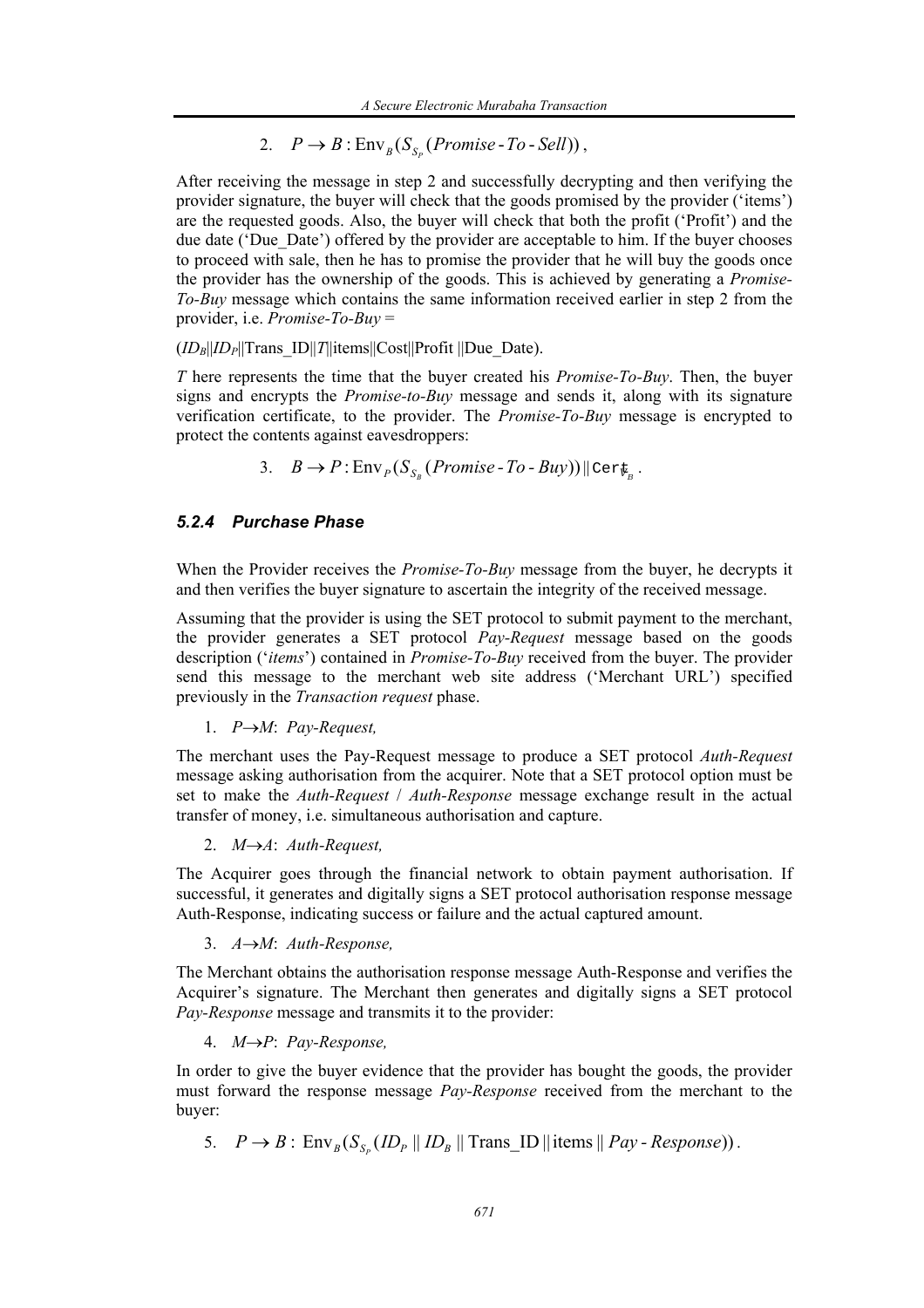This message will be used to convince the buyer to complete the next phase. The buyer can see if the acquirer has authorised the payment since it is indicated in the data fields *AuthStatus* and *CapStatus* within the *Pay-Response*.

Whilst the Purchase phase described above is based on SET, other methods of Internet payment could easily be used to complete the transaction. SET has been used here primarily for the purposes of illustration.

#### *5.2.5 Murabaha Phase*

Once the buyer receives the message sent in step 5 of the Purchase phase, he decrypts and then verifies the merchant signature. The buyer retrieves *AuthStatus* and *CapStatus* from the *Pay-Response*, and validates that the acquirer has authorised the payment, i.e. the provider has bought the goods. If convinced, the buyer will send his payment authorisation to the provider using the following *Murabaha-Payment* message:

*B*→*P*:

 $\text{Env}_P(S_{S_R} (ID_B || ID_P || \text{Account\_Number} || \text{Trans\_ID} || T || \text{ items } || \text{ Murabaha\_Price} || \text{Due\_Date})$ 

## **6. Security Analysis**

In this section, we examine to what extent the generic security requirements outlined in section 4.2 are met by the SEMT protocol.

SEMT is similar to the traditional SET protocol in that it provides confidentiality and integrity for payment information using public key cryptography. Moreover, it uses digital signatures to authenticate all parties involved in the payment process. However, there are two differences. The first is that the buyer does not submit his payment information through the merchant as in SET. The second difference is that SEMT involves two separate transactions, one between the provider and the merchant, and the other between the buyer and the provider. On the other hand, SEMT is similar to 3-D Secure [7] in that the issuer must be involved in every transaction. However, 3-D Secure does not require the buyer to have a digital certificate. Instead SSL is used to secure communication between the cardholder and the merchant.

#### *6.1 Confidentiality*

All transaction information (e.g. pricing and payment details) in SEMT is encrypted. An attacker cannot recover messages exchanged between a buyer and the provider because all messages are encrypted before transmission. An advantage of SEMT is that the buyer does not need to send any private information via the merchant, unlike in conventional ecommerce schemes where a credit card number is sent to a merchant protected using SSL/TLS. This avoids any concerns regarding the ability of the merchant to store buyer private information in a secure manner. Moreover, this keeps the identity of the buyer anonymous to the merchant, since the buyer need not reveal his identity to anyone but the provider.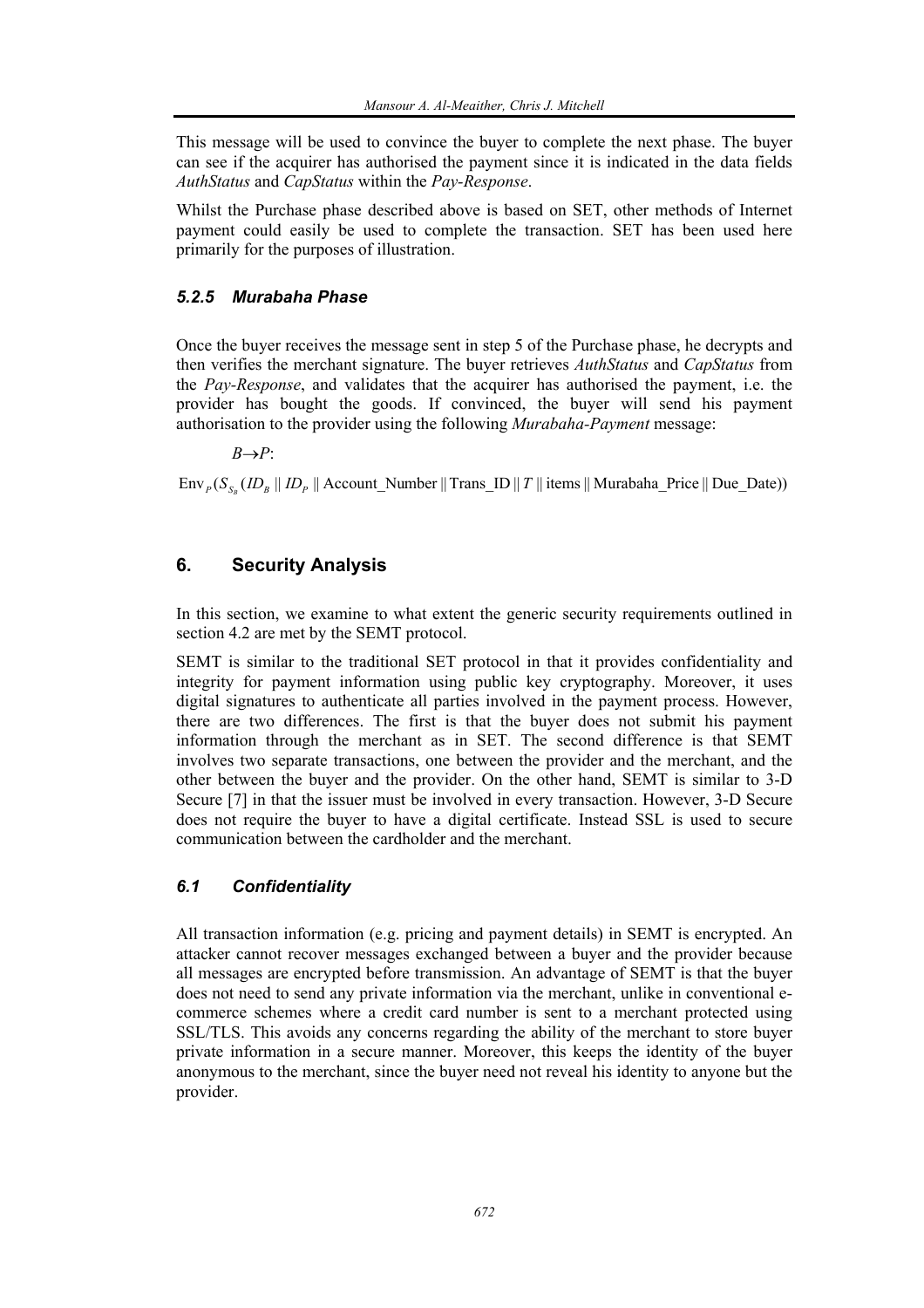#### *6.2 Authentication*

Authentication in SEMT is accomplished using digital signatures and public key certificates [4]. An attacker cannot impersonate another participant except by stealing that participant's private signature key.

- 1. The Buyer needs to authenticate the provider: This requirement is met, because the buyer can verify the signature received in the *Promise-To-Sell* message of the Promising phase, using the provider signature verification key found in his certificate.
- 2. The provider needs to authenticate the buyer: This requirement is met, because the provider can verify the buyer signature received in the *Promise-To-Buy* message of the Promising phase, using the buyer signature verification key.

#### *6.3 Integrity*

Integrity in the secure electronic Murabaha transaction is accomplished using digital signatures. Signing a message with the sender's private key provides evidence that the message content has not been altered or destroyed, accidentally or with malicious intent, since it was signed.

- 1. *The buyer must be aware of the goods original price and the amount of profit the provider is charging him before buying the goods*: This requirement is met, because the buyer signs the original price *Cost*, and the amount of profit the provider is adding, the *Profit*, is included in the *Promise-To-Buy* message sent to the provider.
- 2. *The buyer requires evidence that the provider owns the goods being offered*: This requirement is met, because the buyer can verify the merchant signature on the *Pay-Response* message of the transaction phase, and that *AuthStatus* and *CapStatus* are set.
- 3. *The provider need a proof that the buyer has authorised the payment for the goods using Murabaha sale*: This requirement is met, because the buyer signs the *Murabaha-Payment* message in the Murabaha phase, and the Provider can verify the buyer signature using the buyer's signature verification key  $V_B$ .
- 4. *No attacker can authorise a false payment on behalf of a buyer*: Buyer authorisation is achieved by sending the buyer account number signed within the *Murabaha-Payment* message of the payment phase, and no one but the buyer has the private key necessary to create the required signature. The only way this can be attacked is by stealing the buyer private signature key. Adding a user PIN can provide some defence in the event that the buyer's signature key is compromised.
- 5. *The buyer payment authorisation must be protected against alteration, or any alteration must be detectable*: This requirement is met, because the payment authorisation supplied by the buyer to the provider during the Murabaha phase must be signed by the buyer.

## **7. Conclusions**

In this paper, we have proposed the Secure Electronic Murabaha Transaction (SEMT) protocol that provides a secure Murabaha sale service on the Internet. We described the